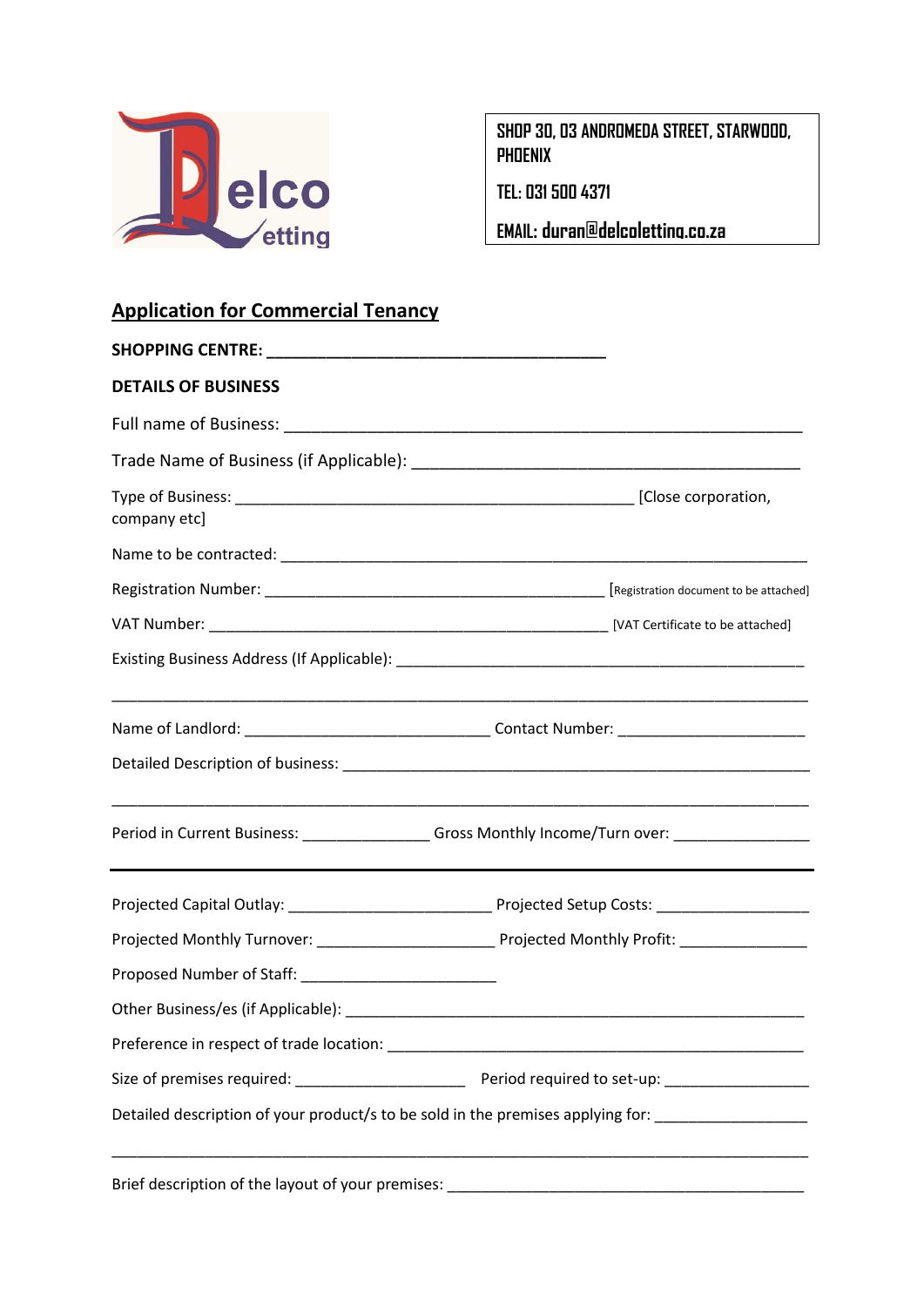|                                                                                  | [Diagrams can be attached]                                                                          |
|----------------------------------------------------------------------------------|-----------------------------------------------------------------------------------------------------|
|                                                                                  |                                                                                                     |
|                                                                                  | Brief description of your activity to attract, encourage and sustain trade: _______________________ |
| Percentage of profit to be spent of advertising: _______________________________ |                                                                                                     |
|                                                                                  |                                                                                                     |
| <b>DIRECTOR(S) DETAILS</b>                                                       |                                                                                                     |
|                                                                                  |                                                                                                     |
|                                                                                  |                                                                                                     |
|                                                                                  |                                                                                                     |
|                                                                                  |                                                                                                     |
|                                                                                  |                                                                                                     |
|                                                                                  | Telephone Number: _______________________________Cell phone Number: _______________________________ |
|                                                                                  |                                                                                                     |
|                                                                                  |                                                                                                     |
|                                                                                  | Have you ever been (a) insolvent or under judicial management? (b) compounded with your             |
|                                                                                  |                                                                                                     |
|                                                                                  |                                                                                                     |
|                                                                                  |                                                                                                     |
|                                                                                  |                                                                                                     |
|                                                                                  |                                                                                                     |
|                                                                                  | Telephone Number: _______________________________Cell phone Number: _______________________________ |
|                                                                                  |                                                                                                     |
|                                                                                  |                                                                                                     |

**\_\_\_\_\_\_\_\_\_\_\_\_\_\_\_\_\_\_\_\_\_\_\_\_\_\_\_\_\_\_\_\_\_\_\_\_\_\_\_\_\_\_\_\_\_\_\_\_\_\_\_\_\_\_\_\_\_\_\_\_\_\_\_\_\_\_\_\_\_\_\_\_\_\_\_\_\_\_\_\_\_\_**